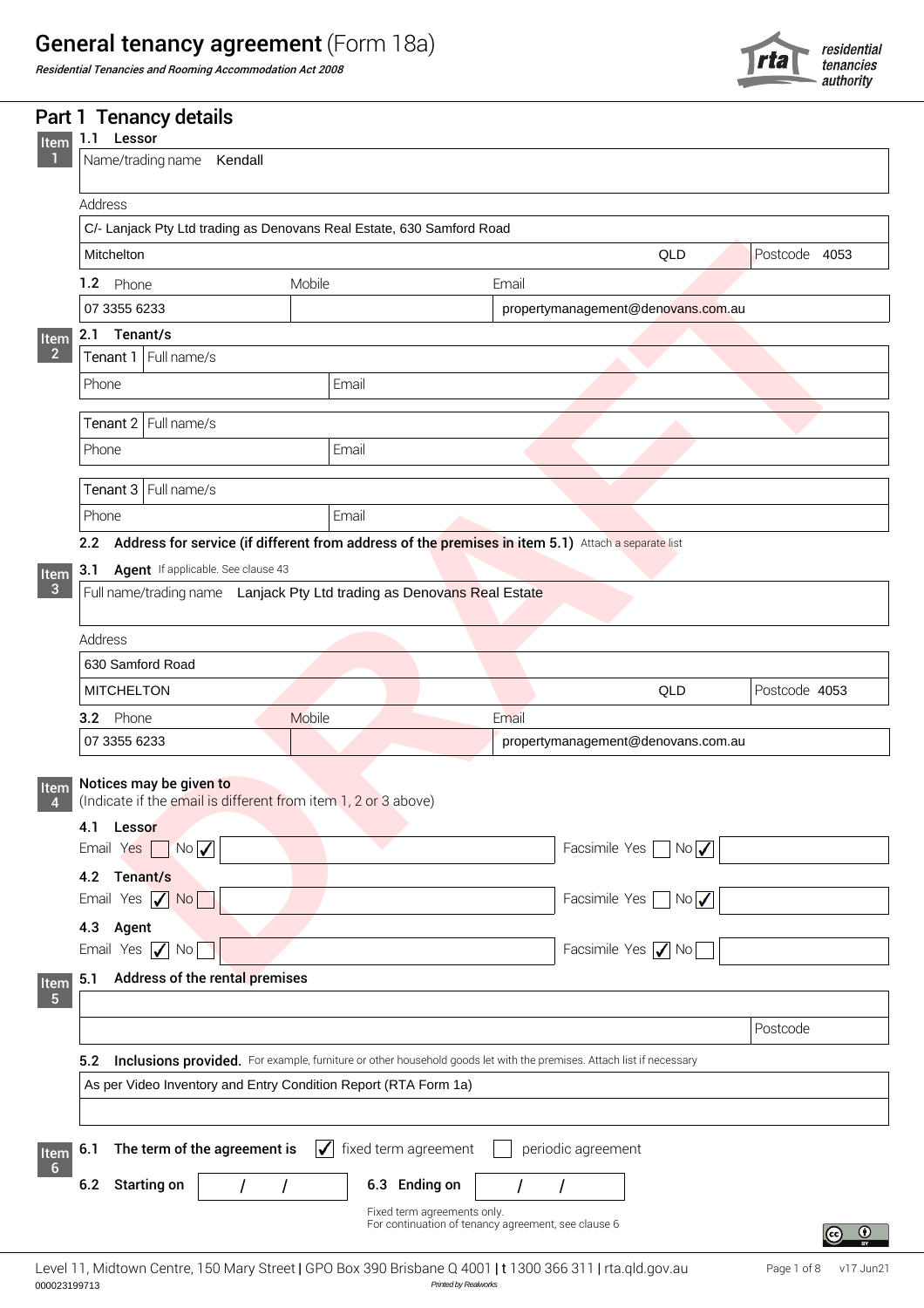#### General tenancy agreement (Form 18a)

| Residential Tenancies and Rooming Accommodation Act 2008 |  |
|----------------------------------------------------------|--|
|----------------------------------------------------------|--|

|                   |                                                                              | <b>General tenancy agreement</b> (Form 18a)<br>Residential Tenancies and Rooming Accommodation Act 2008 |                                                                                                                                     |                                                                     |                          |                                 | rta                        | residential<br>tenancies |
|-------------------|------------------------------------------------------------------------------|---------------------------------------------------------------------------------------------------------|-------------------------------------------------------------------------------------------------------------------------------------|---------------------------------------------------------------------|--------------------------|---------------------------------|----------------------------|--------------------------|
| <b>Item</b>       | -\$<br>Rent                                                                  |                                                                                                         | per<br>week                                                                                                                         | $\checkmark$<br>fortnight                                           | month                    | See clause 8(1)                 |                            |                          |
| Item<br>-8        |                                                                              | Rent must be paid on the                                                                                | Monday<br>Insert day. See clause 8(2)                                                                                               |                                                                     | day of each<br>Fortnight | Insert week, fortnight or month |                            |                          |
| Item              | Method of rent payment Insert the way the rent must be paid. See clause 8(3) |                                                                                                         |                                                                                                                                     |                                                                     |                          |                                 |                            |                          |
| -9                |                                                                              |                                                                                                         | NAB Easy Rent payment system (Direct Debit, credit card, BPay), Bank Cheque, Money Order                                            |                                                                     |                          |                                 |                            |                          |
|                   |                                                                              | Details for direct credit                                                                               |                                                                                                                                     |                                                                     |                          |                                 |                            |                          |
|                   | BSB no.                                                                      |                                                                                                         |                                                                                                                                     | Bank/building society/credit union                                  |                          |                                 |                            |                          |
|                   | Account no.                                                                  |                                                                                                         |                                                                                                                                     | Account name                                                        |                          |                                 |                            |                          |
|                   | Payment reference                                                            |                                                                                                         |                                                                                                                                     |                                                                     |                          |                                 |                            |                          |
| Item              |                                                                              |                                                                                                         | <b>Place of rent payment</b> Insert where the rent must be paid. See clause $8(4)$ to $8(6)$                                        |                                                                     |                          |                                 |                            |                          |
| 10                |                                                                              |                                                                                                         | NAB Easy Rent payment system (Direct Debit, credit card, BPay), 630 Samford Rd Mitchelton Bank Cheque, Money Order                  |                                                                     |                          |                                 |                            |                          |
| <b>Item</b>       |                                                                              | <b>Rental bond amount</b><br>S                                                                          | See clause 13                                                                                                                       |                                                                     |                          |                                 |                            |                          |
| Item              |                                                                              |                                                                                                         | 12.1 The services supplied to the premises for which the tenant must pay See clause 16                                              |                                                                     |                          |                                 |                            |                          |
| 12                | Electricity                                                                  | $\blacktriangledown$<br>Yes                                                                             | Νo                                                                                                                                  | Any other service that a tenant must pay $\Box$                     |                          | $\sqrt{N}$<br>Yes               |                            |                          |
|                   | Gas                                                                          | $\sqrt{\ }$ Yes                                                                                         | Type<br><b>No</b>                                                                                                                   |                                                                     |                          |                                 | See special terms (page 8) |                          |
|                   | Phone                                                                        | $\sqrt{ }$ Yes                                                                                          | <b>No</b>                                                                                                                           |                                                                     |                          |                                 |                            |                          |
|                   | $\sqrt{ }$<br>Yes                                                            | <b>No</b>                                                                                               | 12.2 Is the tenant to pay for water supplied to the premises See clause 17                                                          |                                                                     |                          |                                 |                            |                          |
|                   |                                                                              |                                                                                                         | If the premises is not individually metered for a service under item 12.1, the apportionment of the cost of the                     |                                                                     |                          |                                 |                            |                          |
| <b>Item</b><br>13 |                                                                              |                                                                                                         | service for which the tenant must pay. For example, insert the percentage of the total charge the tenant must pay. See clause 16(c) |                                                                     |                          |                                 |                            |                          |
|                   |                                                                              |                                                                                                         |                                                                                                                                     |                                                                     |                          |                                 |                            |                          |
|                   | Electricity                                                                  | Not applicable                                                                                          |                                                                                                                                     | Any other service stated in item 12.1<br>See special terms (page 8) |                          | Not applicable                  |                            |                          |
|                   | Gas                                                                          | Not applicable                                                                                          |                                                                                                                                     |                                                                     |                          |                                 |                            |                          |
|                   | Phone                                                                        | Not applicable                                                                                          |                                                                                                                                     |                                                                     |                          |                                 |                            |                          |
| Item              |                                                                              |                                                                                                         | How services must be paid for Insert for each how the tenant must pay. See clause 16(d)                                             |                                                                     |                          |                                 |                            |                          |
| 14                | Electricity                                                                  | <b>Direct to Supplier</b>                                                                               |                                                                                                                                     |                                                                     |                          |                                 |                            |                          |
|                   | Gas                                                                          | <b>Direct to Supplier</b>                                                                               |                                                                                                                                     |                                                                     |                          |                                 |                            |                          |
|                   | Phone <sup>®</sup>                                                           | Direct to Supplier                                                                                      |                                                                                                                                     |                                                                     |                          |                                 |                            |                          |
|                   |                                                                              |                                                                                                         |                                                                                                                                     |                                                                     |                          |                                 |                            |                          |
|                   | See special terms (page 8)                                                   | Any other service stated in item 12.1                                                                   |                                                                                                                                     |                                                                     |                          |                                 |                            |                          |
| Item<br><b>15</b> |                                                                              |                                                                                                         | Number of persons allowed to reside at the premises                                                                                 | See clause 23                                                       |                          |                                 |                            |                          |
| Item<br>16        | See clause 22                                                                |                                                                                                         | 16.1 Are there any body corporate by-laws applicable to the occupation of the premises by a tenant?                                 |                                                                     |                          |                                 | Yes                        | $\sqrt{N}$               |
|                   |                                                                              |                                                                                                         | 16.2 Has the tenant been given a copy of the relevant by-laws See clause 22                                                         |                                                                     |                          |                                 | Yes                        | <b>No</b>                |
|                   | Item 17.1 Pets approved                                                      |                                                                                                         | Yes<br><b>No</b>                                                                                                                    | See clause 24(1)                                                    |                          |                                 |                            |                          |
| $\overline{17}$   |                                                                              |                                                                                                         | 17.2 The types and number of pets that may be kept See clause 24(2)                                                                 |                                                                     |                          |                                 |                            |                          |
|                   | Type                                                                         |                                                                                                         |                                                                                                                                     | Number<br>Type                                                      |                          |                                 |                            | Number                   |
|                   |                                                                              |                                                                                                         |                                                                                                                                     |                                                                     |                          |                                 |                            |                          |
| Item              |                                                                              |                                                                                                         | Nominated repairers Insert name and telephone number for each. See clause 31                                                        |                                                                     |                          |                                 |                            |                          |
| 18                | Electrical repairs                                                           |                                                                                                         | Must contact Denovans Real Estate - Ph: 3355 6233 or email                                                                          |                                                                     |                          | Phone                           |                            |                          |
|                   | Plumbing repairs                                                             |                                                                                                         | reception@denovans.com after hours, follow the prompts to leave a priority                                                          |                                                                     |                          | Phone                           |                            |                          |
|                   | Other                                                                        |                                                                                                         | reception@denovans.com after hours, follow the prompts to leave a priority                                                          |                                                                     |                          | Phone                           |                            |                          |
|                   |                                                                              |                                                                                                         |                                                                                                                                     |                                                                     |                          |                                 |                            |                          |

000023199713 *Printed by Realworks* Level 11, Midtown Centre, 150 Mary Street | GPO Box 390 Brisbane Q 4001 | t 1300 366 311 | rta.qld.gov.au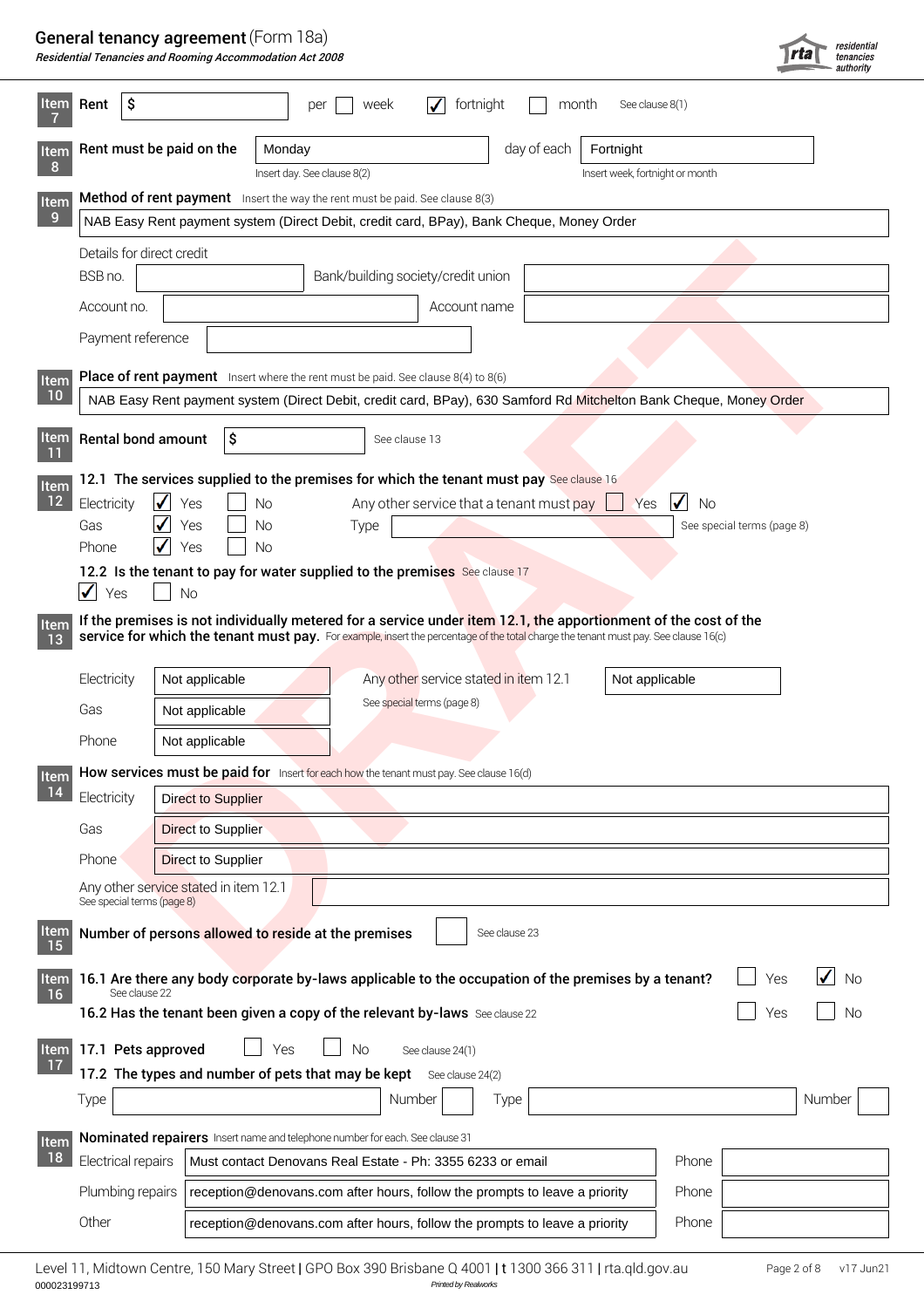Residential Tenancies and Rooming Accommodation Act 2008

## Part 2 Standard Terms 6 Division 1 Preliminary

#### Interpretation

- (a) a reference to *the premises* includes a reference to any **end day** has **end day** has **end day** and **end day** has a set of the premises includes a reference to any and  $\boldsymbol{g}$ inclusions for the premises stated in this agreement for item 5.2; and
- (b) a reference to a numbered section is a reference to the section in the Act with that number; and
- (c) a reference to a numbered item is a reference to the item with that number in part 1; and
- (d) a reference to a numbered clause is a reference to the clause of this agreement with that number.

#### Terms of a general tenancy agreement

- This part states, under the *Hesidential Tenancies and Hooming*<br>Accommodation Act 2008 **(the Act)**, section 55, the standard<br>terms of a general tenancy agreement. terms of a general tenancy agreement.<br>2 The Act also imposes duties on, and gives entitlements to, the Accommodation Act 2008 (the Act), section 55, the standard (1) This part states, under the Residential Tenancies and Rooming
- lessor and tenant that are taken to be included as terms of this agreement. (1) (1)
- $(3)$ agreement *(special terms)*.  $\begin{pmatrix} a & b \\ c & d \end{pmatrix}$  to the contract  $\begin{pmatrix} a & b \\ c & d \end{pmatrix}$  to the contract of the contract of the contract of the contract of the contract of the contract of the contract of the contract of t The lessor and tenant may agree on other terms of this
- (4) A duty or entitlement under the Act overrides a standard term or permitted under the Act.<br>special term if the term is inconsistent with the duty or entitlement. (2) The tenant must pay the rea A duty or entitlement under the Act overrides a standard term or
- (5) A standard term overrides a special term if they are inconsistent. Note - Some breaches of this agreement may also be an offence under
	- of the rules of entry under sections 192 to 199; or
	- the tenant does not sign and return the condition report to the lessor **Division 3 Rent** or the lessor's agent under section 65. 8

#### 3 More than 1 lessor or tenant that the state of the state  $\sim$  ss 83 and 85

- (1) agreement for item 1 or 2. (2) (2) This clause applies if more than 1 person is named in this
- (2) Each lessor named in this agreement for item 1 must perform **the computation item** 8. all of the lessor's obligations under this agreement. (3)
- (3) Each tenant named in this agreement for item 2 All and the state of all item  $(2)$ 
	- (a) holds their interest in the tenancy as a tenant in common unless a special term states the tenants are joint tenants; and
	- (b) must perform all the tenant's obligations under this agreement.

## Division 2 Period of tenancy

#### Start of tenancy

- (1) item 6.2. The tenancy starts on the day stated in this agreement for
- (2) However, if no day is stated or if the stated day is before the However, if no day is stated or if the stated day is before the tenant (4)<br>signing of this agreement, the tenancy starts when the tenant is or was given <sup>a</sup> right to occupy the premises. (5)

#### 5 Entry condition report - s 65

- (1) the tenant 1 copy of a condition report for the premises.  $(6)$ The lessor must prepare, in the approved form, sign and give
- (2) The copy must be given to the tenant on or before the day the
- (3) the tenant disagrees with, and sign and return the copy to the lessor not later than 3 days after the later of the following days - (a) the day the tenant is entitled to occupy the premises; The tenant must mark the copy of the report to show any parts

Note - A well completed condition report can be very important to help the parties if there is a dispute about the condition of the premises when the tenancy started. For more information about condition reports, see the information statement.

(4) After the copy of the condition report is returned to the lessor by the tenant, the lessor must copy the condition report and return it to the tenant within 14 days.

#### Continuation of fixed term agreement - s 70

- (1) This clause applies if -
	- (a) this agreement is a fixed term agreement; and
- (b) none of the following notices are given, or agreements In this agreement - or and process are given, or agreement - or applications made before the day the term ends (the
	- (i) a notice to leave;
	- (ii) a notice of intention to leave;
	- (iii) an abandonment termination notice;
	- (iv) a notice, agreement or application relating to the death of a sole tenant under section 277(7);
	- (v) a written agreement between the lessor and tenant to end the agreement.
- exact the anti-best and the time of the state of the state of the state of the state of the state of the state of the state of the state of the state of the state of the state of the state of the state of the state of the **2 Terms of a general tenancy agreement 2** continues to apply after the end day on the basis that the tenant is holding over under a periodic agreement. (2) This agreement, other than a term about this agreement's term,

#### Costs apply to early ending of fixed term agreement

- $(1)$  This clause applies if -
	- (a) this agreement is a fixed term agreement; and
	- (b) the tenant terminates it before the term ends in a way not
- in reletting the premises. The tenant must pay the reasonable costs incurred by the lessor

Note - Some breaches of this agreement may also be an offence under<br>the Act, for example, if - Note - For when the tenant may terminate early under the Act, see<br>clause 36 and the information statement. Under section 362, t The Act, for example, if  $\cdot$  the lessor's agent enters the premises in contravention and the costs of the information statement. Under section 362, the lessor  $\cdot$  the lessor or the lessor's agent enters the premises in c

# When, how and where rent must be paid

- (1) The tenant must pay the rent stated in this agreement for item 7.
- The rent must be paid at the times stated in this agreement for
- The rent must be paid
	- (a) in the way stated in this agreement for item 9; or
	- (i) the lessor or tenant giving the other party a notice proposing the way; and (b) in the way agreed after the signing of this agreement by -
		- (ii) the other party agreeing to the proposal in writing; or
	- no way agreed after the signing of this agreement in an approved way under section 83(4). if there is no way stated in this agreement for item 9 or

Note - If the way rent is to be paid is another way agreed on by the lessor and tenant under section 83(4)(g), the lessor or the lessor's agent must comply with the obligations under section 84(2).

- item 10. The rent must be paid at the place stated in this agreement for
- However, if, after the signing of this agreement, the lessor gives a notice to the tenant stating a different place for payment and the place is reasonable, the rent must be paid at the place while the notice is in force.
- If no place is stated in this agreement for item 10 and there is no The copy must be given to the tenant on or before the day the the rent must be paid at an appropriate place.<br>The rent occupies the premises under this agreement. Examples of an appropriate place -
	- the lessor's address for service
	- the lessor's agent's office

#### Rent in advance - s 87

(b) the day the tenant is given the copy of the condition report.<br>
Note - A well completed condition report can be very important to help<br>
the payment is not more than -

- (a) for a periodic agreement 2 weeks rent; or
- (b) for a fixed term agreement 1 month rent.

Note - Under section 87(2), the lessor or the lessor's agent must not require a payment of rent under this agreement in a period for which rent has already been paid.

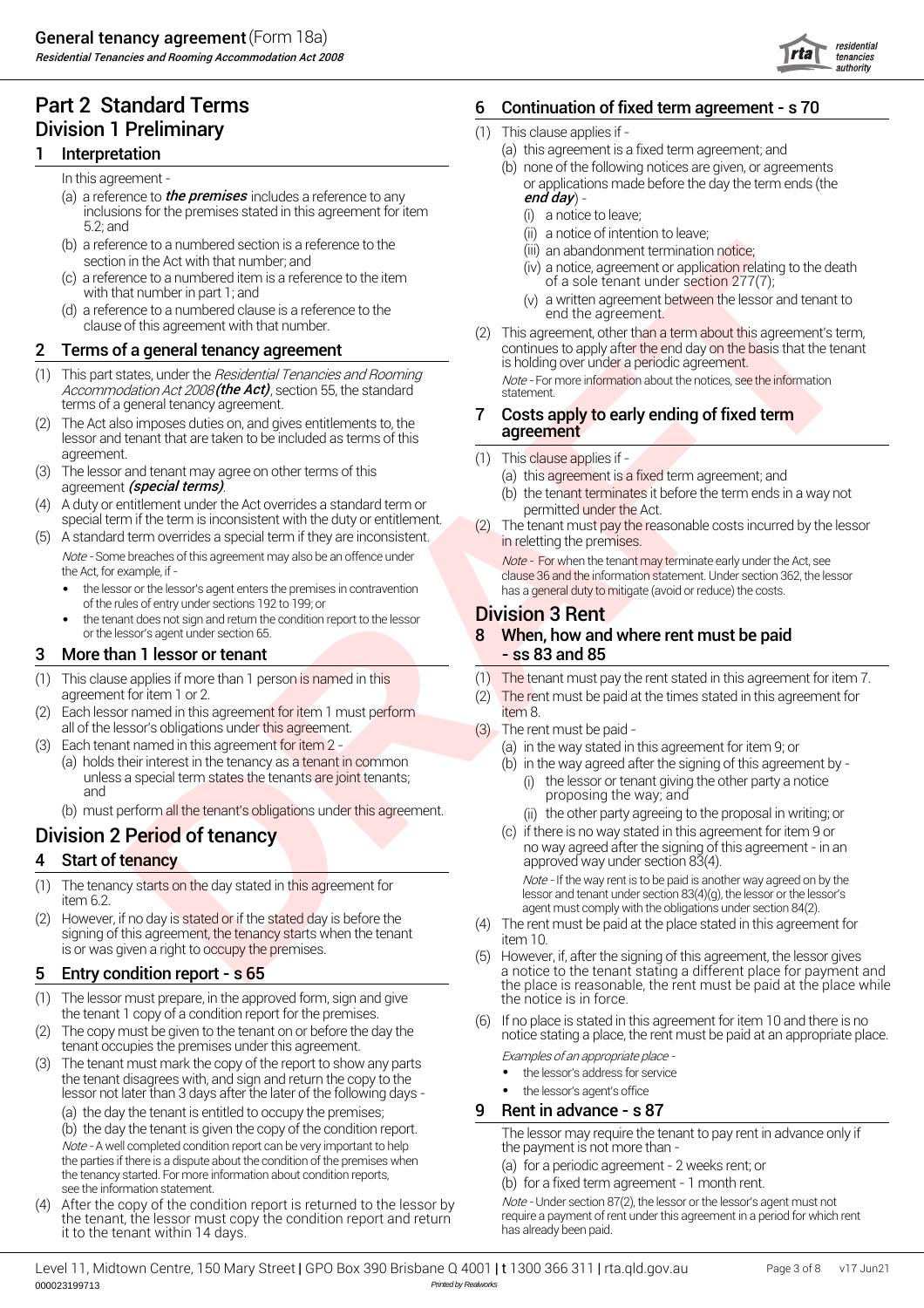Residential Tenancies and Rooming Accommodation Act 2008

- (1) If the lessor proposes to increase the rent, the lessor must give  $(3)$ notice of the proposal to the tenant. The proposal to the tenant is given the notice.
- (2) the day from when it is payable. **Division 5 Outgoings** The notice must state the amount of the increased rent and
- (3) The day stated must not be earlier than the later of the  $\overline{\phantom{a}}$  15 Ou following -
	- (a)  $2$  months after the notice is given;  $(1)$
	- (b) 6 months after the day the existing rent became payable for the premises, other than a service charge.
- (4) Subject to an order of a tribunal, the increased rent is payable from the day stated in the notice, and this agreement is taken to be amended accordingly.
- (5) However, if this agreement is a fixed term agreement, the rent (a) t may be increased before the term ends only if a special term -
	- (a) provides for a rent increase; and  $\qquad \qquad \text{(c)} \text{ t}$
	- increase is to be worked out.<br>A rent increase is payable by the tenant only if the rent is  $\begin{array}{r} \textbf{16} \textbf{G} \textbf{G} \end{array}$
- (6) increased under this clause.

# **- s 92** (a) t

- (b) (1) If a notice of proposed rent increase is given and the tenant considers the increase is excessive, the tenant may apply to a tribunal for an order setting aside or reducing the increase.
- (2) However, the application must be made The Contract of Contract Contract Contract Contract Contract Contract Contract Contract Contract Contract Contract Contract Contract Contract Contract Contract Contract Contract (a) within 30 days after the notice is received; and **the notice is received; and** apportionm<br>(b) for a fixed term agreement - before the term ends. With a sout; and

# 12 **Rent decreases - s 94 CONSIDERED ASSES** (d) this agreement of the service.

Under section 94, the rent may decrease in certain situations. Note-Section 165(3) limits the amount the tenant must pay. Note - For details of the situations, see the information statement.

# **13 Rental bond required - ss 111 and 116** Charges for the premises if -<br>(a) the tenant is enjoying or sh

- (1) If a rental bond is stated in this agreement for item 11, the service to the premises; and tenant must pay to the lessor or the lessor's agent the rental bond amount -
	- (a) if a special term requires the bond to be paid at a stated **come a** vehicle; and time - at the stated time; or
	- (b) if a special term requires the bond to be paid by instalments for water supplied to the premises.
	- (c) otherwise when the tenant signs this agreement.

Note - There is a maximum bond that may be required. See section 146

- (2) The lessor or the lessor's agent must, w<mark>ithin 1</mark>0 days of receiving resonance tharges payable to the relevant water supplier; or the bond or a part of the bond, pay it to the authority and give the authority a notice, in the approved form, about the bond.
- (3) The bond is intended to be available to financially protect the lessor if the tenant breaches this agreement.

Example - The lessor may claim against the bond if the tenant does not leave the premises in the required condition at the end of the tenancy. Note - For details about water efficiency, see the information statement. Note - For how to apply to the authority or a tribunal for the bond at the end of the tenancy, see the information statement and sections 125 to 141. Delay in applying may mean that payment is made on another application for payment.

## 14 Increase in bond - s 154

- (1) The tenant must increase the rental bond if
	- to increase the bond; and (a) the rent increases and the lessor gives notice to the tenant
	- (b) the notice is given at least 11 months after
		- (i) this agreement started; or
		- (ii) if the bond has been increased previously by a notice given under this clause - the day stated in the notice, or the last notice, for making the increase.
- 10 **Rent increases ss 91 and 93** (2) The notice must state the increased **10** Rent increases and the increased which the increase must be made. (2) The notice must state the increased amount and the day by which the increase must be made.
	- For subclause (2), the day must be at least 1 month after the

#### 15 Outgoings - s 163

by the tenant.<br>
bigect to an order of a tribunal, the increased rent is payable<br>
the day stated in the potice and this acrooment is taken environment levies, land tax The lessor must pay all charges, levies, premiums, rates or taxes for the premises, other than a service charge.

- (2) This clause does not apply if
	- (a) the lessor is the State; and
	- (b) rent is not payable under the agreement; and
- (b) states the amount of the increase or how the amount of the state to supply rented accommodation to persons. (c) the tenant is an entity receiving financial or other assistance from the State to supply rented accommodation to persons.

#### 16 General service charges - ss 164 and 165

The tenant must pay a service charge, other than a water<br>service charge, for a service supplied to the premises during the **11 Application to tribunal about excessive increase 11 tenancy if -** Applied to the premises during the 11 **Application to tribunal about excessive increase** 

(a) the tenant enjoys or shares the benefit of the service; and

- (b) the service is stated in this agreement for item  $12.1$ ; and
- (c) either
	- (i) the premises are individually metered for the service; or (ii) this agreement states for item 13 how the tenant's
- (a) within 30 days after the notice is received; and<br>(b) for a fixed term agreement before the term ends out: and out: and
	- (d) this agreement states for item 14 how the tenant must pay

#### 17 Water service charges - ss 164 and 166

- **Division 4 Rental bond** (1) The tenant must pay an ame (1) The tenant must pay an amount for the water consumption
	- (a) the tenant is enjoying or sharing the benefit of a water service to the premises; and
	- (b) or water is supplied to the premises by delivery by means of<br>a vehicle; and the premises are individually metered for the supply of water
	- $\sigma$  this agreement states for item 12.2 that the tenant must pay

- by instalments; or Note - A water consumption charge does not include the amount of a water service charge that is a fixed charge for the water service.

- (2) However, the tenant does not have to pay an amount -(a) that is more than the amount of the water consumption
- and the information statement.<br>The lessor or the lessor's agent must within 10 days of receiving and the information state supplier; or the lessor or the lessor's agent must within 10 days of receiving
	- (b) that is a fixed charge for the water service to the premises.
- For the material control of the planet and state in the state of the state of the state of the state of the state of the state of the state of the state of the state of the state of the state of the state of the state of Also, the tenant does not have to pay an amount for a reasonable quantity of water supplied to the premises for a period if, during the period, the premises are not water efficient for section 166.

- In deciding what is a reasonable quantity of water for subclause (3), regard must be had to the matters mentioned in section  $169(4)(a)$  to (e).
- within 1 month of the lessor giving the tenant copies of relevant documents about the incurring of the amount. The tenant must pay the amount of the charge to the lessor
- (6) In this clause -
- (a) the rent increases and the lessor gives notice to the tenant **water consumption charge** for premises, means the variable part of a water service charge assessed on the volume of water supplied to the premises.

Note - If there is a dispute about how much water (or any other service charge) the tenant should pay, the lessor or the tenant may attempt to resolve the dispute by conciliation. See the information statement for details.

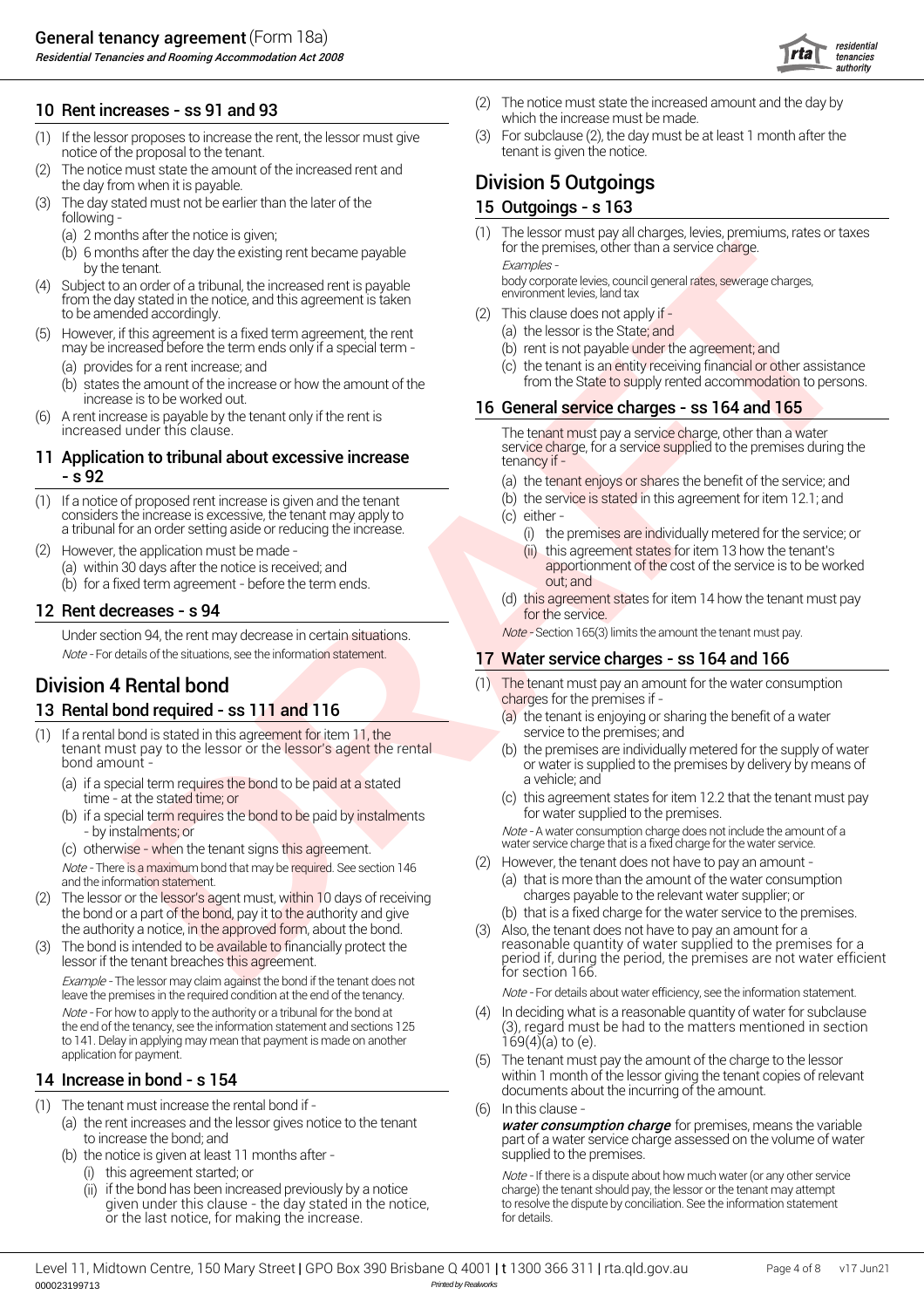## Division 6 Rights and obligations **concerning the premises during tenancy**<br>
(1) The tenant may keep pets on the premises only if this<br> **Cub division 1 Occur ation** and use of nuclear to premise a supproved. Subdivision 1 Occupation and use of premises

#### 18 No legal impediments to occupation - s 181 and this agreement states for item 17.2 that only -

The lessor must ensure there is no legal impediment to occupation of the premises by the tenant as a residence for the term of the tenancy if, when entering into this agreement, the lessor knew about the impediment or ought reasonably to have known about it.

- if there is a mortgage over the premises, the lessor might need to **Subdivision 2 Standard of premises**<br>obtain approval from the mortgagee before the tenancy can start **Subdivision 2 Standard of premises** • if there is a mortgage over the premises, the lessor might need to
- a certificate might be required under the *Building Act 1975* before 25 Let the premises can lawfully be occupied
- the zoning of the land might prevent use of a building on the land  $(1)$ as a residence

#### 19 Vacant possession and quiet enjoyment  $(5)$  t (c) - ss 182 and 183

example, the material particular control in the state of control of the state of the state of the state of the state of the state of the state of the state of the state of the state of the state of the state of the state o The lessor must ensure the tenant has vacant possession of the  $\frac{1}{2}$  the health or safety of persons using or entering the premises.<br>premises (other than a part of the premises that the tenant does  $\frac{1}{2}$  while the not have a right to occupy exclusively) on the day the tenant is entitled to occupy the premises under this agreement. The lessor must ensure the tenant has vacant possession of the

Editor's note - Parts of the premises where the tenant does not have a right to occupy exclusively may be identified in a special term.

- quiet enjoyment of the premises. The lessor must take reasonable steps to ensure the tenant has
- (3) The lessor or the lessor's agent must not interfere with the reasonable peace, comfort or privacy of the tenant in using<br>the premises.

The lessor or the lessor's agent may enter the premises during responsible for their maintenance if the tenancy only if the obligations under sections 192 to 199 have been complied with.

#### **21 Tenant's use of premises - ss 10 and 184**  $\qquad \qquad$  (c) t

- (1) The tenant may use the premises only as a place of residence or mainly as a place of residence or for another use allowed under a special term. (e) for fixtures - t<br>by the lessor.
- by the lessor.<br>
(2) The tenant must not the character of the lessor.<br>
(4) In this clause
	- (a) use the premises for an illegal purpose; or
	- Examples of things that may constitute <sup>a</sup> nuisance (b) cause a nuisance by the use of the premises; or
		- this agreement for item 5.2.<br>• using paints or chemicals on the premises that go onto or **remises** that go onto or tensive original tensive on adjoining land<br>tenant with the premises.
		- causing loud noises
		- allowing large amounts of water to escape onto adjoining land  $26 \text{ Te}$
	- (c) interfere with the reasonable peace, comfort or privacy of a neighbour of the tenant; or (1) The tenant must keep the premises<br>allow another person on the premises to interfere with the condition at the start of the tenancy.
	- (d) allow another person on the premises to interfere with the condition at the start of the tenancy. reasonable peace, comfort or privacy of a neighbour of (2) the tenant. The tenant to maliciously damage, the premises.

#### Units and townhouses - s 69

- (1) The lessor must give the tenant a copy of any body corporate **27 Fix**<br>by-laws under the *Body Corporate and Community* Management Act 1997 or Building Units and Group Titles (1)<br>Act 1980 applicable to -
	- (a) the occupation of the premises; or the structural change.
	-
- (2) The tenant must comply with the by-laws.

#### **23 Number of occupants allowed** (2) (2)

for item 15 may reside at the premises.

#### 24 Pets

- (1) The tenant may keep pets on the premises only if this
- If this agreement states for item 17.1 that pets are approved
	- kept; or (a) a particular type of pet may be kept, only that type may be
	- (b) a particular number of pets may be kept, only that number may be kept; or
- (c) a particular number of a particula<mark>r type o</mark>f pet may be kept, Examples of possible legal impediments -

#### 25 Lessor's obligations - s 185

- (1) At the start of the tenancy, the lessor must ensure -
	- (a) the premises are clean; and
	- (b) the premises are fit for the tenant to live in; and
	- (c) the premises are in good repair; and
	- (d) the lessor is not in breach of a law dealing with issues about
- (2) While the tenancy continues, the lessor must -
	- (a) maintain the premises in a way that the premises remain fit for the tenant to live in; and
	- (b) maintain the premises in good repair; and
	- (c) ensure the lessor is not in breach of a law dealing with issues about the health or safety of persons using or entering the premises; and
	- (d) keep any common area included in the premises clean.
- Note For details about the maintenance, see the information statement.<br>(3) However, the lessor is not required to comply with subclause **20 Lessor's right to enter the premises - ss 192-199** (3) However, the lessor is not required to comply with subclause  $(1)(c)$  or  $(2)(a)$  for any non-standard items and the lessor is not However, the lessor is not required to comply with subclause  $(1)(c)$  or  $(2)(a)$  for any non-standard items and the lessor is not
	- (a) the lessor is the State; and
	- (b) the non-standard items are stated in this agreement and Note - See the information statement for details. This agreement states the lessor is not responsible for their maintenance; and
		- to make the premises a fit place in which to live; and the non-standard items are not necessary and reasonable
		- (d) the non-standard items are not a risk to health or safety; and
		- (e) for fixtures the fixtures were not attached to the premises
		- (4) In this clause -

(a) use the premises for an illegal purpose; or<br>(b) equals a purpose by the use of the promises: or **non-standard items** means the fixtures attached to the premises and inclusions supplied with the premises stated in this agreement for item 5.2.

cause odours on adjoining land<br>cause odours on adjoining land

#### Tenant's obligations - s 188(2) and (3)

- The tenant must keep the premises clean, having regard to their
- The tenant must not maliciously damage, or allow someone else

#### Subdivision 3 The dwelling

#### Fixtures or structural changes - ss 207-209

- the premises only if the lessor agrees to the fixture's attachment<br>or the structural change. (b) any common area available for use by the tenant with the *Note -* Fixtures are generally items permanently attached to land or premises.<br>
premises. to a building that are intended to become part of the land or building.<br>
An attachment may include, for example, something glued, nailed or<br>
screwed to a wall. The tenant may attach a fixture, or make a structural change, to
- No more than the number of persons stated in this agreement the fixture or change and include any terms of the agreement. The lessor's agreement must be written, describe the nature of

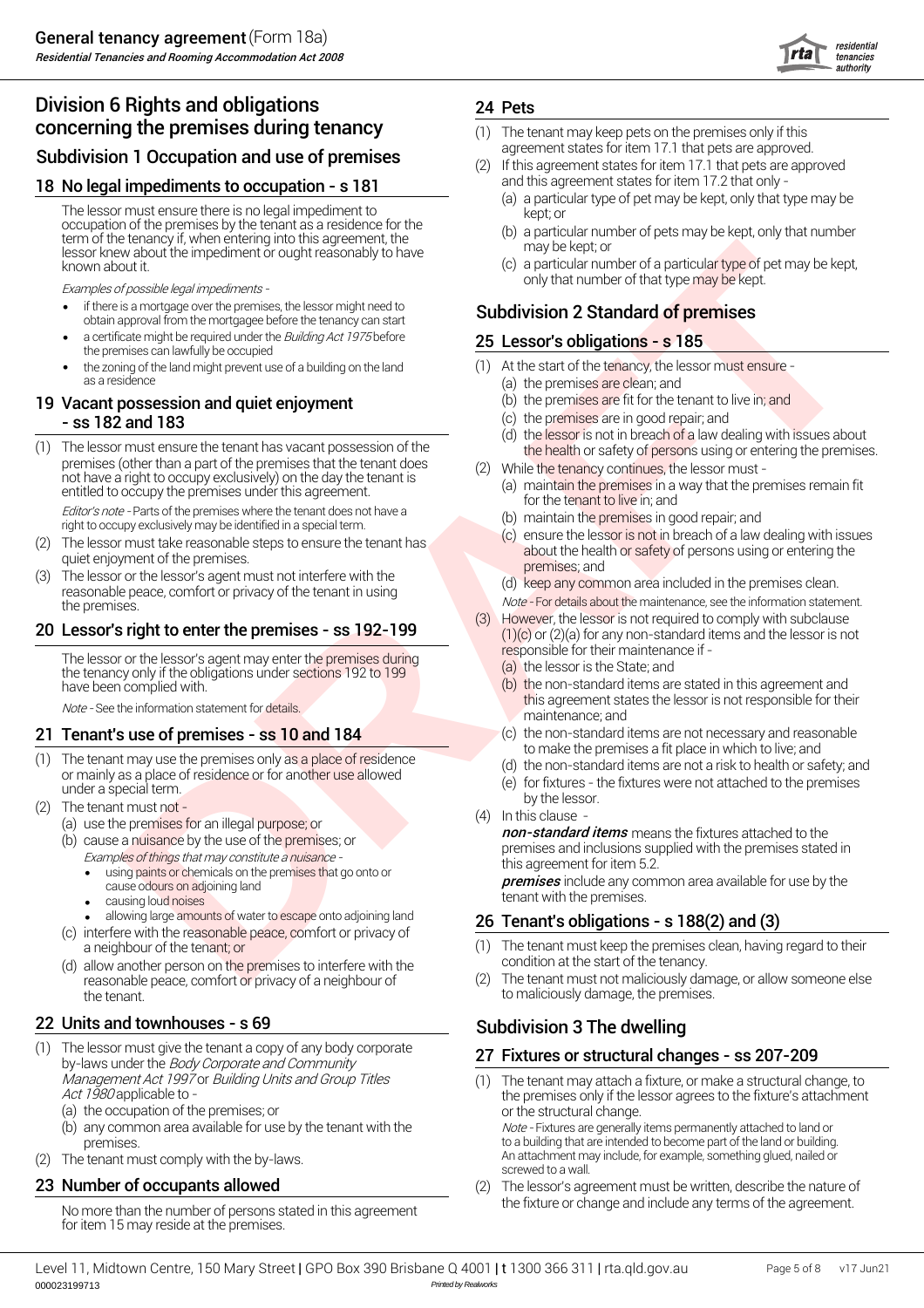Residential Tenancies and Rooming Accommodation Act 2008



Examples of terms - 31

- that the tenant may remove the fixture
- that the tenant must repair damage caused when removing (1) (1) the fixture particular type may be stated either -
- that the lessor must pay for the fixture if the tenant can not remove it (a) in
- (3) If the lessor does agree, the tenant must comply with the terms (b) in
- (4) The lessor must not act unreasonably in failing to agree.  $\hskip1cm$  for notifying the need for emergency repairs.
- the premises without the lessor's agreement, the lessor may - $(5)$  If the tenant attaches a fixture, or makes a structural change, to
	- (a) (1) take action for a breach of a term of this agreement; or
	- and treat the fixture or change as an improvement to the (2) premises for the lessor's benefit (that is, treat it as belonging to the lessor to the lessor, without having to pay the tenant for it). (b) waive the breach (that is, not take action for the breach)

## 28 Supply of locks and keys - s 210  $\frac{1}{2}$  given to -

- (1) The lessor must supply and maintain all locks necessary to  $\qquad \qquad \textrm{(b)}$  if ensure the premises are reasonably secure. Can not be contacted - the lessor.
- (2) The lessor must give the tenant, or if there is more than 1 tenant,  $\overline{33}$  En 1 of the tenants, a key for each lock that - **and 219** 
	- (a) secures an entry to the premises; or
	- (b) secures a road or other place normally used to gain access  $(1)$ situated; or **for orders about the repairs if -** for orders about the repairs if -
	- (c) is part of the premises. (a) t
- (3) If there is more than 1 tenant, the lessor must give the other repairer of the need for emergency repairs of the premises; or tenants a key for the locks mentioned in subclause  $(2)(a)$  and  $(b)$ .

# notice is given. <sup>29</sup> (2) Changing locks - ss 211 and 212

- $(1)$  The lessor or the tenant may change locks if -
	- (a) both agree to the change; or
	- $(b)$  there is a tribunal order permitting the change; or
	- $(c)$  there is a reasonable excuse for making the change.
- an emergency requiring the lock to be changed quickly subsection of the lessor or tenant must not act unreasonably in failing to subletting by tenant agree to the change of a lock.
- (3) If a lock is changed, the party changing it must give the other
	- (b) the other party agrees to not being given a key. (a) a tribunal orders that a key not be given; or

#### **Subdivision 4 Damage and repairs Container and Subdivision 4 Damage and repairs** or subletting.

# 30 Meaning of emergency and routine repairs (3) 30 Meaning of emergency and routine repairs

- (1) Emergency repairs are works needed to repair any of the
	- (a) a burst water service or serious water service leak;
	- (b) a blocked or broken lavatory system;
	- (c) a serious roof leak;
	- (d) a gas leak; **35 St**
	- (e) s 237 a dangerous electrical fault;
	- (f) flooding or serious flood damage;
	- (g) serious storm, fire or impact damage;
	- $(h)$  a failure or breakdown of the gas, electricity or water supply  $(a)$  t
	- (i) a failure or breakdown of an essential service or appliance the supply rented accommodation; or
	- (j) a fault or damage that makes the premises unsafe or insecure; tenant's terms of employment.
	- (k) a fault or damage likely to injure a person, damage property  $\qquad \qquad (2)$
	- (l) a serious fault in a staircase, lift or other common area of the agrees in writing to the transfer or subletting. premises that unduly inconveniences a resident in gaining
- (2) **Routine repairs** are repairs other than emergency repairs. **36 En**

## Nominated repairer for emergency repairs - s 216

- The lessor's nominated repairer for emergency repairs of a (a) in this agreement for item 18; or
	- (b) in a notice given by the lessor to the tenant.
- of the lessor's agreement.<br>
The nominated repairer is the tenant's first p<br>
The nominated repairer is the tenant's first p<br>
for notifying the need for emergency repairs. The nominated repairer is the tenant's first point of contact

## 32 Notice of damage - s 217

- tenant must give notice as soon as practicable of the damage. (1) If the tenant knows the premises have been damaged, the
- If the premises need routine repairs, the notice must be given
- (3) If the premises need emergency repairs, the notice must be
	- (a) the nominated repairer for the repairs; or
	- (b) if there is no nominated repairer for the repairs or the repairer

# 33 Emergency repairs arranged by tenant - ss 218

- to, or leave, the area or building in which the premises are emergency repairs or apply to the tribunal under section 221  $(1)$  The tenant may arrange for a suitably qualified person to make
	- (a) the tenant has been unable to notify the lessor or nominated
	- (b) the repairs are not made within a reasonable time after
- (1) The lessor or the tenant may change locks if -<br>
(a) both agree to the change; or<br>
(b) there is a tribunal order permitting the change; or<br>
(c) there is a reasonable excuse for making the change.<br>
(c) there is a reasona The maximum amount that may be incurred for emergency<br>repairs arranged to be made by the tenant is an amount equal

# Example of a reasonable excuse - **Division 7 Restrictions on transfer or Division 7 Restrictions on transfer or**

#### General - ss 238 and 240

- party a key for the changed lock unless -<br>tenant's interest under this agreement, or sublet the premises, only if the lessor agrees in writing or if the transfer or subletting is made under a tribunal order. Subject to clause 35, the tenant may transfer all or a part of the
	- The lessor must act reasonably in failing to agree to the transfer
- the transfer or subletting if the lessor acts in a capricious or ss 214 and 215 retaliatory way. The lessor is taken to act unreasonably in failing to agree to
- Second a strengthenia strengthenia strengthenia strengthenia strengthenia strengthenia strengthenia strengthenia strengthenia strengthenia strengthenia strengthenia strengthenia strengthenia strengthenia strengthenia stren following - to pay, or accept from the tenant, an amount for the lessor's agreement to a transfer or subletting by the tenant, other than an amount for the reasonable expenses incurred by the lessor in agreeing to the transfer or subletting. (4) The lessor or the lessor's agent must not require the tenant

# State assisted lessors or employees of lessor -

- (1) This clause applies if
	- (a) the lessor is the State; or
- to the premises;<br>a failure or breakdown of an essential service or appliance to the lessor is an entity receiving assis<br>to supply rented accommodation; or (b) the lessor is an entity receiving assistance from the State
- on the premises for hot water, cooking or heating; (c) the tenant's right to occupy the a fault or damage that makes the premises unsafe or insecure; (c) the tenant's terms of employment. (c) the tenant's right to occupy the premises comes from the
- or unduly inconvenience a resident of the premises; under this agreement, or sublet the premises, only if the lessor The tenant may transfer the whole or part of the tenant's interest

## Division 8 When agreement ends.

#### Ending of agreement - s 277

- (1) This agreement ends only if -
	- (a) the tenant and the lessor agree in writing; or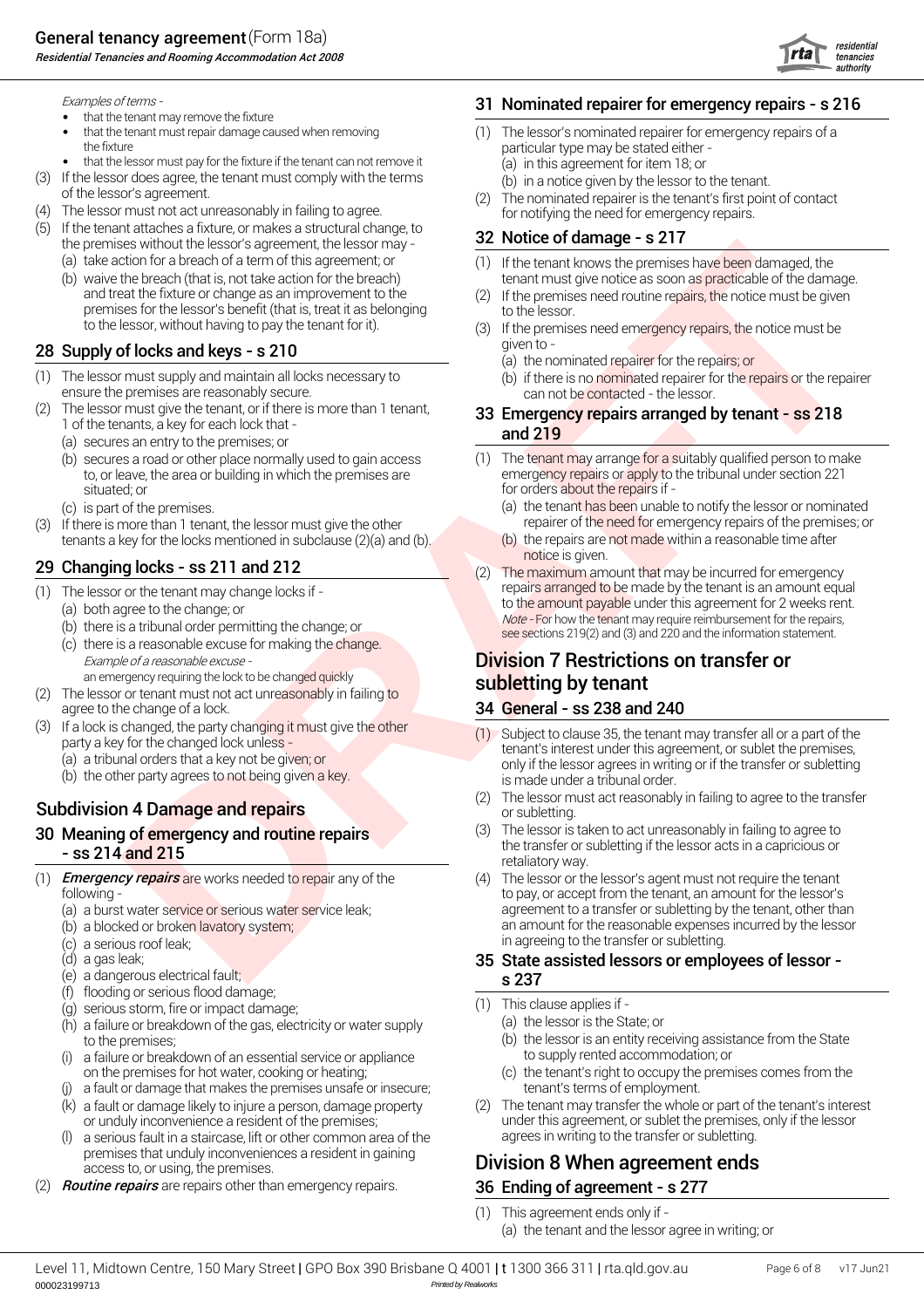

- (b) the lessor gives a notice to leave the premises to the  $\blacksquare$  Division 9 Miscellaneous tenant and the tenant hands over vacant possession of the premises to the lessor on or after the handover day; or
- (c) the tenant gives a notice of intention to leave the premises premises to the lessor on or after the handover day; or by the lessor or agent.
- (d) a tribunal makes an order terminating this agreement; or
- (e) charge. the tenant abandons the premises; or
- (f) after receiving a notice from a mortgagee under section  $\omega$  or  $\epsilon$  See section 164 for what is a service charge.<br>317, the tenant vacates, or is removed from, the premises.<br>43 Lessor's agent after receiving a notice from a mortgagee under section

be given and its effect and when an application for a termination order (1) The name and address for s<br>may be made to a tribunal, see the information statement. in this agreement for item 3.

(2) Also, if a sole tenant dies, this agreement terminates in accordance with section 277(7) or (8).<br> *Note* - See the information statement for details. (a) stand in the lessor's place in a<br>
by the lessor or the tenant; or

#### 37 Condition premises must be left in - s 188(4)  $\qquad \qquad ^{(b)}$

At the end of the tenancy, the tenant must leave the premises, as far as possible, in the same condition they were in at the start of the tenancy, fair wear and tear excepted.<br>Examples of what may be fair wear and tear -

- wear that happens during normal use
- changes that happen with ageing example of the changes that happen with ageing  $(2)$

#### 38 Keys

At the end of the tenancy, the tenant must return to the lessor all lessor's agent keys for the premises.

## 39 Tenant's forwarding address - s 205(2)  $\qquad \qquad ^{(b)}$

- (1) When handing over possession of the premises, the tenant sending it by prepaid post as a letter to the address; or must, if the lessor or the lessor's agent asks the tenant in writing<br>to state the tenant's new residential address, tell the lessor or to state the tenant's new residential address, tell the lessor or agreement for item 1, 2 or 3 and item 4 indicates that a<br>the agent the tenant's new residential address.
- (2) However, subclause (1) does not apply if the tenant has a reasonable to the facsimile number in accordance with the *Electronic* excuse for not telling the lessor or agent the new address. Transactions (Queensland) Act 2001; or

#### Exit condition report - s 66

notice may be given by email - by sending it electronically (1) As soon as practicable after this agreement ends, the tenant must prepare, in the approved form, and sign a condition report Transactions (Queensland) Act <sup>2001</sup>. for the premises and give 1 copy of the report to the lessor or the lessor's agent.

Note - For the approved form for the condition report, see the information statement. The report may be very important in deciding<br>who is entitled to a refund of the rental bond if there is a dispute about the condition of the premises. The condition of the premises.

- (2) The lessor or the lessor's agent must, wi<mark>thin 3</mark> business days  $\qquad \qquad (6)$ 
	- (a) sign the copy; and
	- (b) if the lessor or agent does not agree with the report show humber or email address. the parts of the report the lessor or agent disagrees with
	-
- agreement for item 1, 2 or 3. (3) The lessor or agent must keep a copy of the condition report signed by both parties for at least 1 year after this agreement ends. (8)

- (1) The tenant must take all of the tenant's belongings from the
- delivered in the ordinary course of post; and (2) The lessor may not treat belongings left behind as the lessor's own property, but must deal with them under sections 363 and 364.<br>the place where the facsimile was sent when the sender's Note - For details of the lessor's obligations under sections 363 and 364, see the information statement. They may include an obligation to store goods and may allow the lessor to sell goods and pay the net sale proceeds (after storage and selling costs) to the public trustee. (d)

#### 42 Supply of goods and services - s 171

- the tenant gives a notice of intention to leave the premises (1) The lessor or the lessor's agent must not require the tenant to<br>to the lessor and hands over vacant possession of the same buy goods or services from the les
	- (2) Subclause (1) does not apply to a requirement about a service

#### Lessor's agent

- (1) The name and address for service of the lessor's agent is stated
- Unless a special term provides otherwise, the agent may (a) stand in the lessor's place in any application to a tribunal
	- under this agreement. (b) do any thing else the lessor may do, or is required to do,

#### 44 Notices

- an approved form for the notice, in the approved form. Note - Download approved forms via the RTA website rta.qld.gov.au. (1) A notice under this agreement must be written and, if there is
- lessor's agent.<br>**38 Keys lessor's agent.** (2) A notice from the tenant to the lessor may be given to the
	- (3) A notice may be given to a party to this agreement or the
		- (a) by giving it to the party or agent personally; or
		- agreement for item 1, 2 or 3 by leaving it at the address, (b) if an address for service for the party or agent is stated in this
- The term value of the strength of the term is the strength of the strength of the strength of the strength of the strength of the strength of the strength of the strength of the strength of the strength of the strength of notice may be given by facsimile - by sending it by facsimile<br>to the facsimile number in accordance with the *Electronic* (c) if a facsimile number for the party or agent is stated in this
	- agreement for item 1, 2 or 3 and item 4 indicates that a<br>notice may be given by email by sending it electronically to the email address in accordance with the *Electronic*  $(d)$  if an email address for the party or agent is stated in this
	- Example of what might be as soon as practicable when the tenant<br>returns the keys to the premises to the lessor or the lessor's agent notice to each other party that notices are no longer to be given notice to each other party that notices are no longer to be given<br>to the party or agent by facsimile or email. A party or the lessor's agent may withdraw his or her consent to
		- for the tenant, the tenant's address for service is taken to be the If no address for service is stated in this agreement for item 2
	- after receiving the copy of the report for service, facsimile number or email address only by giving notice to each other party of a new address for service, facsimile<br>number or email address. A party or the lessor's agent may change his or her address
	- by marking the copy in an appropriate way; and number or email address for a party or the lessor's agent, the interess for service, facsimile number or email address stated if the tenant has given a forwarding address to t (c) if the tenant has given a forwarding address to the lessor and address for service, facsimile number or email address stated or agent - make a copy of the report and return it to the in the notice is taken to be the party's or agent's address tenant at the address.<br>
	I have a convention the condition report and the address stated in this agreement for item 1, 2 or 3. On the giving of a notice of a new address for service, facsimile
		- Unless the contrary is proved -
- 41 Goods or documents left behind on premises -<br>
received by the party to whom the address relates when the sold and 364 set of the party to whom the address relates when the set 363 and 364 notice was left at the address; and (a) a notice left at an address for service is taken to have been
	- (b) a notice sent by post is taken to have been received by the premises at the end of the tenancy.<br>The lessor may not treat belongings left behind as the lessor's own delivered in the ordinary course of post; and
		- facsimile machine produces a transmission report indicating<br>all pages of the notice have been successfully sent; and a notice sent by facsimile is taken to have been received at
		- recipient when the email enters the recipient's email server. a notice sent by email is taken to have been received by the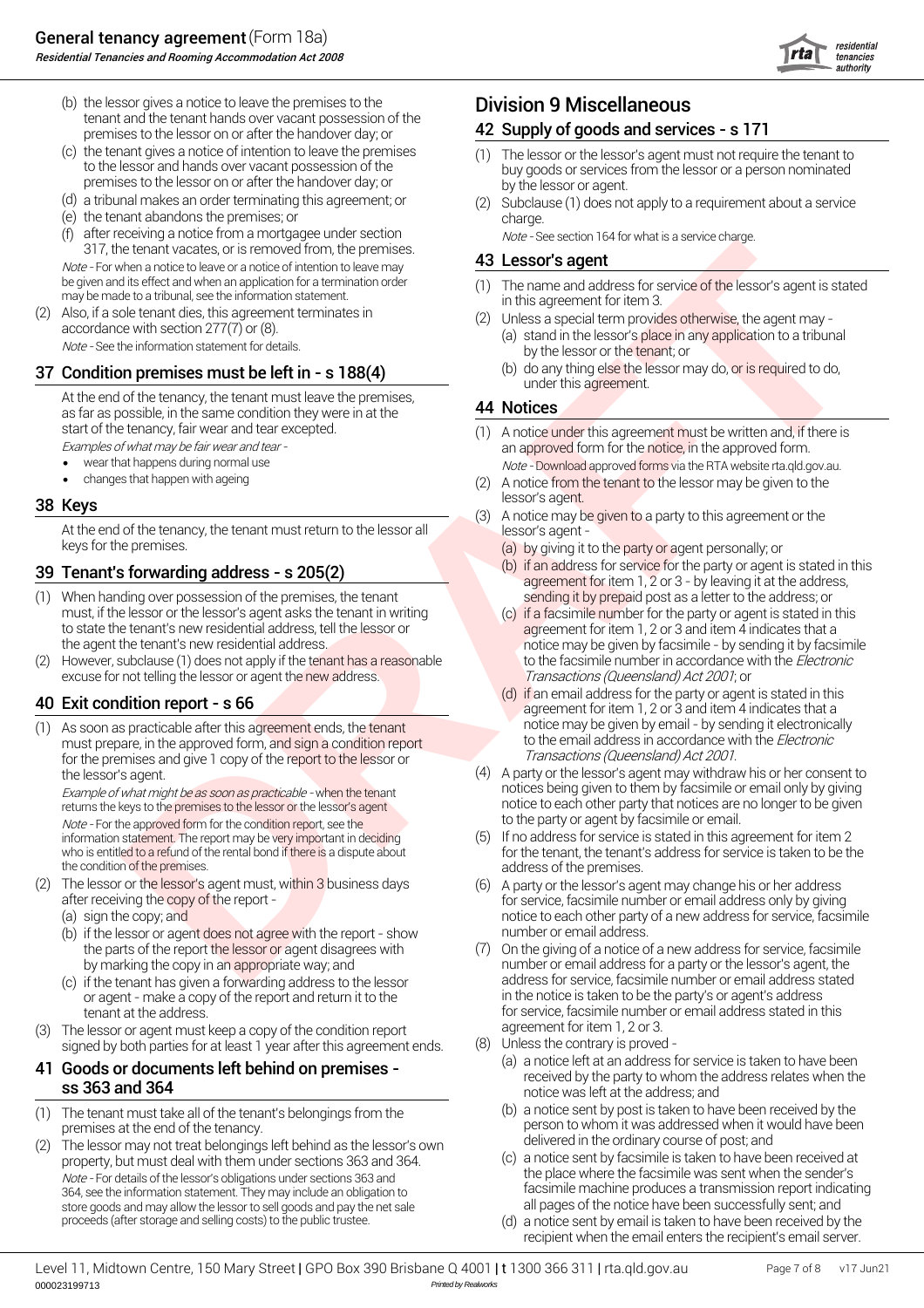

#### Part 3 Special terms Insert any special terms here and/or attach a separate list if required. See clause 2(3) to 2(5)

Refer to attached special terms approved by the Real Estate Institute of Queensland.

Refer to attached Annexures A, B & C.

| Names of Approved Occupants:                                                                                                                                                                                                                                   |                       |                                      |  |
|----------------------------------------------------------------------------------------------------------------------------------------------------------------------------------------------------------------------------------------------------------------|-----------------------|--------------------------------------|--|
| The tenant/s must receive a copy of the information statement (Form 17a) and a copy of any applicable by-laws if copies have not<br>previously been given to the tenant/s. Do not send to the RTA - give this form to the tenant/<br>Signature of lessor/agent | Signature of tenant 1 |                                      |  |
| Name/trading name                                                                                                                                                                                                                                              | Print name            |                                      |  |
| Lanjack Pty Ltd T/A Denovans R/E Jacqueline Denovan                                                                                                                                                                                                            |                       |                                      |  |
| Signature                                                                                                                                                                                                                                                      | Signature             |                                      |  |
| Date                                                                                                                                                                                                                                                           |                       | Date                                 |  |
| <b>Signature of tenant 2</b>                                                                                                                                                                                                                                   | Signature of tenant 3 |                                      |  |
| Print name                                                                                                                                                                                                                                                     | Print name            |                                      |  |
| Signature                                                                                                                                                                                                                                                      | Signature             |                                      |  |
| Date<br>$\prime$                                                                                                                                                                                                                                               |                       | Date<br>$\overline{I}$<br>$\sqrt{ }$ |  |
|                                                                                                                                                                                                                                                                |                       |                                      |  |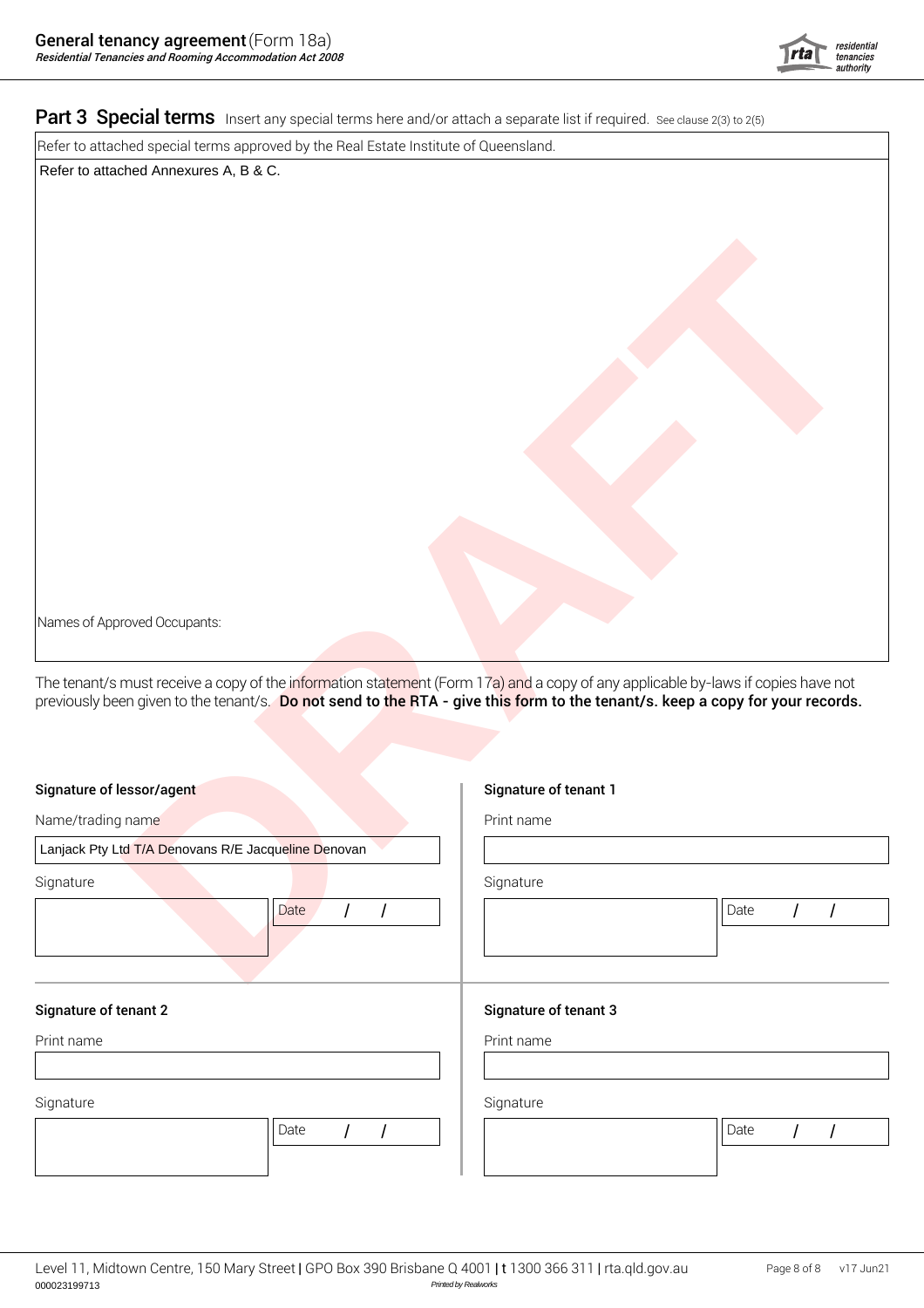

## Special Terms

*These Special Terms have been adopted and approved by The Real Estate Institute of Queensland Ltd.*

#### **45 Occupation and use of premises**

The tenant must not permit persons other than the persons nominated in the special terms to reside at the premises without the written consent of the lessor. The lessor must act reasonably in exercising the lessor's discretion when determining whether or not to consent to a request by the tenant for any change to the approved tenants or occupants.

# **Comptibion and use of premises by the the source periodic state is a special length and the source of the present of the source of the source of the source of the source of the source of the source of the source of the so 46 Subletting via online home sharing platforms** The use of online home sharing platforms, such as AirBnB, which grant exclusive possession of the property, or any part thereof. to guests, shall be deemed to be subletting of the property and require compliance with clause 34. **47 Care of the premises by the tenant**

#### (1) During the tenancy, the tenant must-

- (a) not do anything that might block any plumbing or drains on the premises;
- (b) keep all rubbish in the bin provided by the local authority in an area designated by the lessor or as the local authority may require;
- (c) put the bin out for collection on the appropriate day for collection and return the bin to its designated place after the rubbish has been collected;
- (d) maintain the lawns and gardens at the premises having regard to their condition at the commencement of the tenancy, including mowing the lawns, weeding the gardens and watering the lawns and gardens (subject to council water restrictions);
- (e) keep the premises free from pests and vermin;
- $\hat{f}$  keep the walls, floors, doors and ceilings of the premises free of nails, screws or adhesive substances, unless otherwise agreed to by the lessor in accordance with clause 27;
- (g) not intentionally or negligently damage the premises and inclusions;
- $(h)$  only hang clothing and other articles outside the premises in areas designated by the lessor or the lessor's agent;
- $(i)$  keep the swimming pool, filter and spa equipment (if any) clean and at the correct chemical levels having regard to their condition at the start of the tenancy;
- (j) not interfere with nor make non-operational any facility that may be provided with the premises (eg. smoke alarms, fire extinguishers, garden sprinkler systems, hoses etc).
- (k) where the lessor has consented to animals being kept at the premises, the tenant must ensure all animals are kept in accordance with relevant local laws, state laws and federal laws including but not limited to, the *Animal Management (Cats & Dogs) Act 2008* and the *Animal Care and Protection Act 2001* where applicable.
- (2) The obligations of the tenant at the end of the occupancy regarding the conditions of the premises include-
	- (a) if the carpets were cleaned to a certain standard at the start of the tenancy, the tenant must ensure the carpets are cleaned to the same standard, fair wear and tear excepted, at the end of the tenancy;
	- (b) if the property was free of pests at the start of the tenancy, the tenant must ensure the property meets the same standard at the end of the tenancy;
	- (c) repairing the tenant's intentional or negligent damage to the premises or inclusions;
	- (d) returning the swimming pool, filter and spa equipment (if any) to a clean condition with correct chemical levels having regard to their condition at the start of the tenancy;
	- (e) removing rubbish;
	- (f) replacing inclusions damaged during the tenancy having regard to their condition at the start of the tenancy, fair wear and tear excepted;
	- (g) mowing lawns, weeding gardens having regard to their condition at the start of the tenancy;
	- (h) remove all property other than that belonging to the lessor or on the premises at the start of the tenancy.
- If the tenant does not meet the tenant's obligations at the end of the tenancy the lessor or the lessor's agent may pay for this to be done and claim the cost of doing so from the rental bond.

#### **48 Photographs of the property during an inspection**

- (1) The tenant consents to photographs being taken of the property during an inspection arranged by the lessor or the lessor's agent in accordance with section 192(1)(a), for the purposes of documenting the condition of the property at the time of the inspection.
- (2) For the sake of clarity, if any photographs taken during an inspection of the property show something belonging to the tenant, the lessor or lessor's agent must obtain the tenant's written consent in order to use the photographs in an advertisement for the property in accordance with section 203.

#### **49 Locks and keys and remote controls**

- (1) The lessor may claim from the tenant costs incurred by the lessor as a result of the tenant losing any key, access keycard or remote control relating to the premises which has been provided to the tenant (by the lessor, a body corporate or other person), including costs in connection with:
	- (a) replacing the key, access keycard or remote control; and
	- (b) gaining access to the premises.
- (2) The tenant acknowledges that the lessor's agent may retain a duplicate set of keys.
- (3) The tenant must return all keys, access keycards and/or any remote controls to the lessor or the lessor's agent at the end of the tenancy.

#### **50 Early termination by tenant**

If the tenancy is breached before the end of the tenancy specified in item 6 despite other provisions of this agreement the lessor may claim from the tenant-

(a) the rent and service charges until the lessor re-lets the premises or the end of the tenancy as specified in item 6 whichever is the earlier; and

**INITIALS** *(Note: initials not required if signed with Electronic Signature)*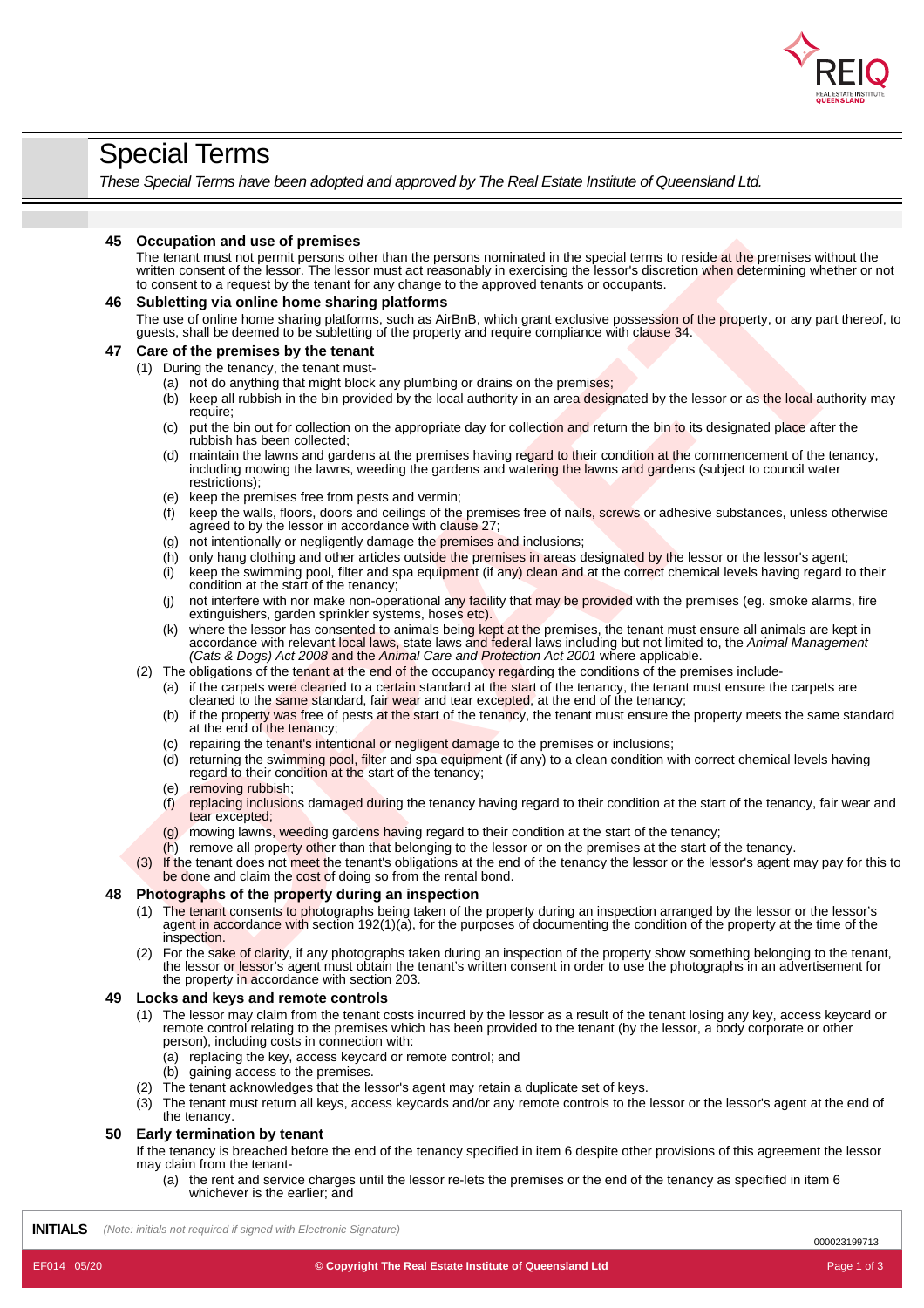

## Special Terms *continued...*

*These Special Terms have been adopted and approved by The Real Estate Institute of Queensland Ltd.*

(b) the reasonable costs (including advertising costs) of re-letting and attempting to re-let the premises. (Sections 173(2) and 420).

#### **51 Liability excluded**

The installation late late and state interaction and identifications and let easing the installations and the conservation of the installation installation in the installation of the installation installation in the instal The tenant shall be liable for and shall indemnify and defend the lessor or the lessor's agent, its directors, officers, employees, and agents, from, and against, any and all losses, claims, demands, actions, suits (including costs and legal fees on an indemnity basis), and damages, including, but not limited to:

- (a) injury, bodily or otherwise, or death of any person, including the tenant or an approved occupant; or
- (b) loss, damage to, or destruction of, property whether real or personal, belonging to any person, including the tenant or an approved occupant;

as a direct or indirect result of the tenant's negligent acts or omissions or breach of this agreement or obligations under the Act.

#### **52 Lessor's insurance**

- (1) If the lessor does have insurance cover the tenant must not do, or allow anything to be done, that would invalidate the lessor's
- insurance policy for the premises or increase the lessor's premium in relation to that policy.
- The lessor may claim from the tenant -
	- (a) any increase in the premium of the lessor's insurance; and
	- (b) any excess on claim by the lessor on the lessor's insurance; and
	- (c) any other cost and expenses incurred by the lessor;
	- as a direct or indirect result of the tenant's negligent acts or omissions or breach of this agreement or obligations under the Act.

#### **53 Tenant's insurance**

It is the tenant's and approved occupant's responsibility to adequately insure their own property and possessions.

#### **54 Smoke alarm obligations**

#### The tenant must-

- (1) Test each smoke alarm in the premises-
	- (a) at least once every 12 months; or
		- (b) if a fixed term tenancy is of less than 12 months duration, but is held over under a periodic tenancy of 12 months or more, at least once in the 12 month period;
			- (i) For an alarm that can be tested by pressing a button or other device to indicate whether the alarm is capable of detecting smoke - by pressing the button or other device;
			- (ii) Otherwise, by testing the alarm in the way stated in the Information Statement (RTA Form 17a) provided to the tenant/s at the commencement of the tenancy.
- (2) Replace each battery that is spent, or that the tenant/s is aware of is almost spent, in accordance with the Information Statement provided to the tenant/s at the commencement of the tenancy;
- (3) Advise the lessor as soon as practicable if the tenant/s become/s aware that a smoke alarm in the premises has failed or is about to fail (other than because the battery is spent or almost spent); and
	- *Note:* In interpreting the word "spent" when referring to a battery, the term is used to include reference to a battery which is flat, non-functioning or lacking in charge that it does not properly operate the smoke alarm.
- (4) Clean each smoke alarm in the premises in the way stated in the Information Statement provided to the tenant/s at the commencement of the tenancy:
	- (a) at least once every 12 months; or
	- (b) if a fixed term tenancy is of less than 12 months duration, but is held over under a periodic tenancy of 12 months or more, at least once in the 12 month period;

In the event that the tenant/s engages a contractor/tradesperson (as listed in Item 18) to meet the tenant/s obligations listed under this clause, such engagement shall be at the tenant/s' own cost and expense.

(5) Not tamper with or otherwise render a smoke alarm inoperative. Such an act will constitute malicious damage in accordance with section 188 of the Act.

#### **55 Portable pool obligations**

- (1) The tenant must-
	- (a) Obtain the lessor's consent for a portable pool at the premises of a depth of 300mm or greater;
	- (b) Where consent is to be provided by the lessor to the tenant for the use of a portable pool at the premises of a depth of 300mm or greater, provide the lessor and/or the agent with details of the type and description of the proposed portable pool.
- (2) Where consent is provided by the lessor to the tenant for the use of a portable pool at the premises of a depth of 300mm or greater, the tenant agrees to:
	- (a) Maintain and repair the portable pool at the tenant's own expense;
	- (b) In accordance with the *Building Act 1975* obtain, maintain and renew a Pool Safety Certificate for a regulated pool, which includes a requirement for a compliant pool fence and, provide a copy of the Pool Safety Certificate to the lessor and/or agent;
	- (c) Where a compliant pool fence is required for a regulated pool, obtain the lessor's consent regarding a proposed fence in accordance with clause 27 of the standard terms;
	- (d) In circumstances where consent is provided to the tenant by the lessor in accordance with clause 27 of the standard terms, construct and maintain the fence as required by the *Building Act 1975*, at the tenant's own expense.
- (3) In accordance with clause 55(1) and 55(2), where consent is provided by the lessor to the tenant for a portable pool of a depth of 300mm orgreater and/or as prescribed by the *Building Act 1975*, the tenant hereby agrees to indemnify and hold harmless the lessor and agent for any loss, claim, suit or demand, brought, caused or contributed to, directly or indirectly, by the portable pool.

**INITIALS** *(Note: initials not required if signed with Electronic Signature)*

000023199713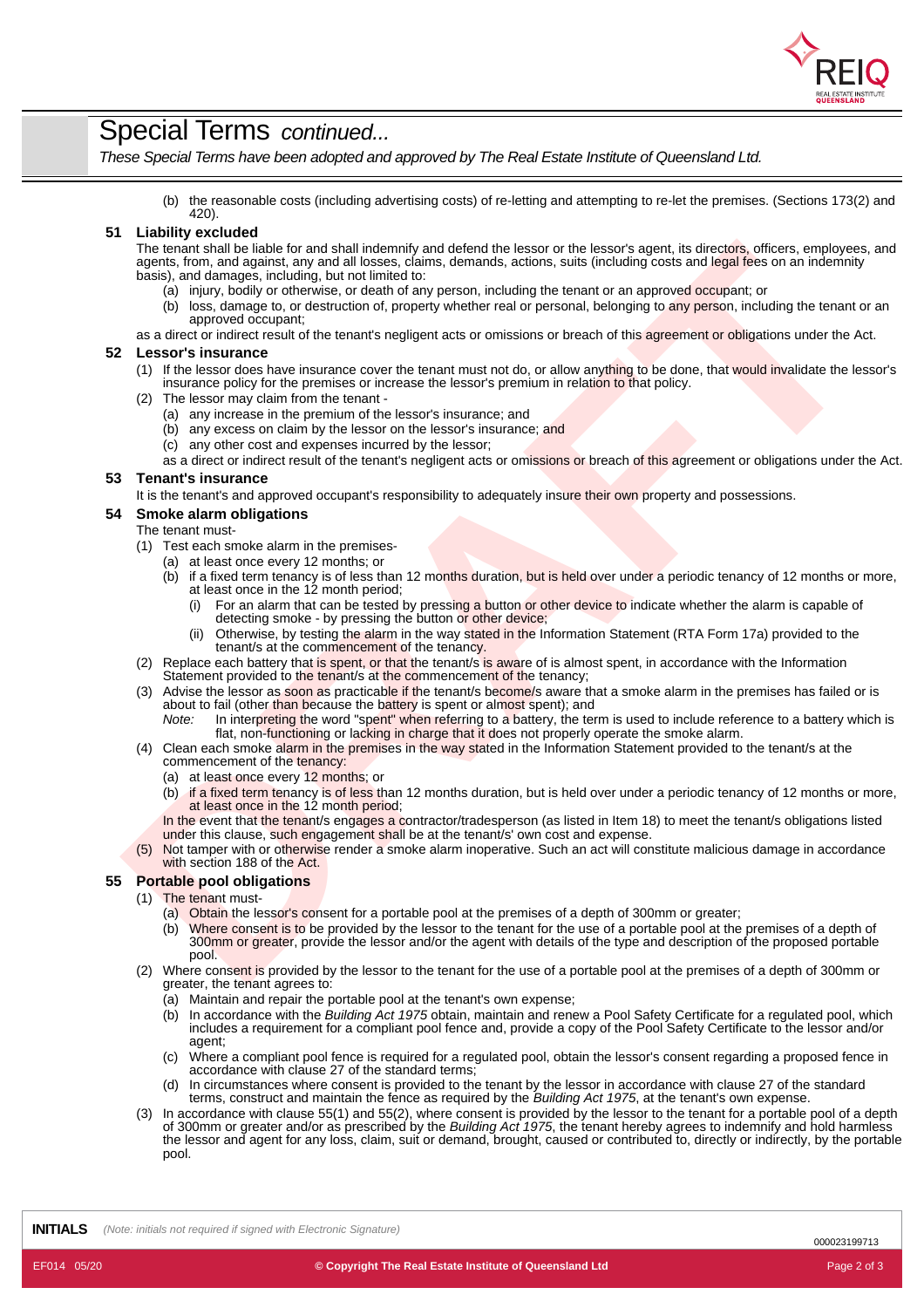

# Special Terms *continued...*

*These Special Terms have been adopted and approved by The Real Estate Institute of Queensland Ltd.*

#### **56 Electronic Signing**

- (1) Electronic Signature means an electronic method of signing that identifies the person and indicates their intention to sign this agreement;
- (2) This support in order for the supported in declaration for the state of the supported in the best of the supported in the supported in the control of the supported in the supported in the state of the supported in the (2) If this agreement is signed by any party or the lessor's agent using an Electronic Signature, the tenant and the lessor:
	- (a) agree to enter into this agreement in electronic form; and
	- (b) consent to either, or both parties, or the lessor's agent signing this agreement using an Electronic Signature.

**INITIALS** *(Note: initials not required if signed with Electronic Signature)*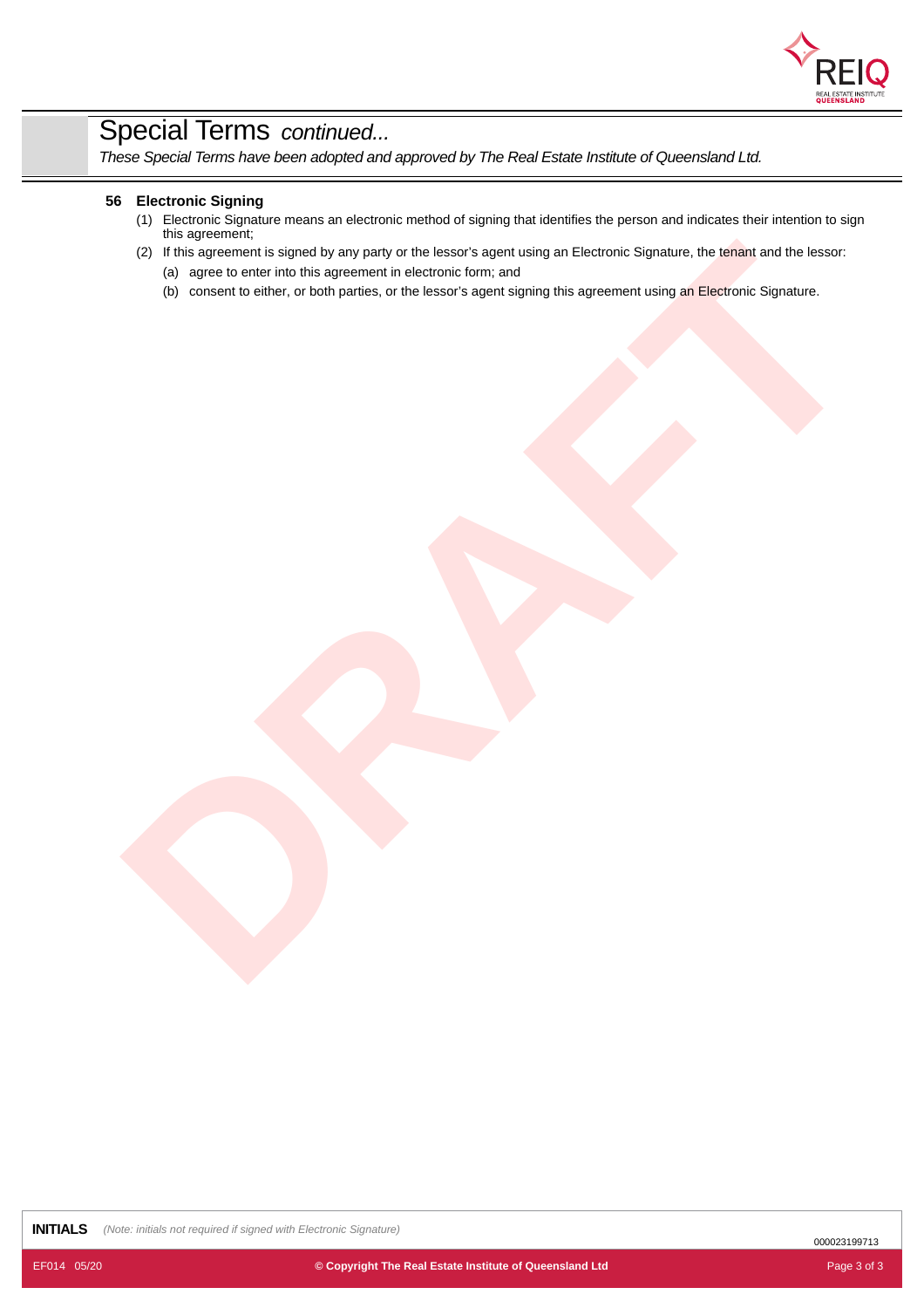

# Annexure A

#### PART 3 SPECIAL TERMS (Version: VI January 2019)

The parties agree that the following conditions form part of the General Tenancy Agreement.

#### 1.OPERATION TO COINCIDE WITH THE RESIDENTIAL TENANCIES AND ROOMING ACCOMMODATION ACT 2008

ee that the following conditions form part of the General Tenancy Agreement.<br>TO COINCIDE WITH THE RESIDENTIAL TENANCIES AND ROOMING ACCOMMODATION ACT 2008<br>agree that in providends of these Parts 3 Special Terms is related 1.1. The parties agree that no provision/s of these Part 3 Special Terms is entered into with a view or intent to void the operation of the Residential Tenancies and Rooming Accommodation Act 2008 (as amended from time to time) and no provision in these Special Conditions are intended to exclude, restrict or change the operation of section 53 of the Residential Tenancies and Rooming Accommodation Act 2008.

#### 2.SEVERABILITY

2.1.If any clause, part or section of this Agreement is invalid or void for any reason, then that clause, part or section is severed and the remainder of this Agreement continues to be enforceable.

#### 3.GOVERNANCE

3.1. This document shall be governed by and construed in accordance with the laws for the time being of the State of Queensland.

#### 4.PAYMENTS

4.1.The Tenant/s agrees that any payments made by any method and/or manner that are not in full accordance with Items "7", "8", "9" & "10" of the tenancy details of the General Tenancy Agreement will constitute a breach of the Agreement by the Tenant/s and may jeopardise the continuation of the Tenancy and rental reference record of the Tenant/s.

Please note:- Tenant/s that pay rent late & have this record acknowledged by the Queensland Civil & Administrative Tribunal may be listed on the TICA Default Tenancy Control System Australia and National Tenancy Database.

4.2. The Tenant/s agrees that partial rental payments are not approved and are not provided for by the terms of agreement and that any such partial payments will not be applied to rent paid to dates. Rent paid to dates are always to remain up to and including a Sunday.

4.3.The Tenant/s agrees that Denovans Real Estate does not accept responsibility for any rental payments (and the payment will be deemed not to be received) if made in a manner other than the methods provided for in the Tenancy Agreement.

#### 5.ENTRY CONDITION REPORT

5.1. The Tenant/s acknowledge having received from Denovans Real Estate, in addition to the standard written Entry Condition Report, a Video Condition Report recorded immediately prior to the commencement date of the General Tenancy Agreement detailing a visual record of all fittings, fixtures and faults.

5.2.By signing and returning the Entry Condition Report the Tenant/s agrees that the Entry Condition Report and associated Video is a true and accurate record. If the Entry Condition Report is not returned within three (3) days by receipt by the Tenant/s, the Tenant/s is deemed to have agreed that the Entry Condition Report is accurate.

5.3.In the event of any inconsistency or dispute between the parties concerning the accuracy of the written Entry Condition Report, the Video recording shall take precedence and is binding to the extent that is represents an accurate recording of the Entry Condition Report.

#### 6.WINDOW/DOOR LOCKS

6.1.The Tenant/s agree that throughout the duration of the Tenancy they will regularly inspect and check that all window and door locks are in a good and operable working order to adequately to secure the premises. In the event that any window or door locks are found to be inadequate or the Tenant/s consider any other matter potentially dangerous they will promptly notify Denovans Real Estate by phone (07) 3355 6233 and in writing. General faults and other maintenance are to be reported in writing to PO Box 6043, Mitchelton Qld 4053 or via Client Access to Denovans website www.denovans.com or email propertymanagement@denovans.com. Emergency repairs as per Clauses 31 to 33 of the standard terms of the General Tenancy Agreement.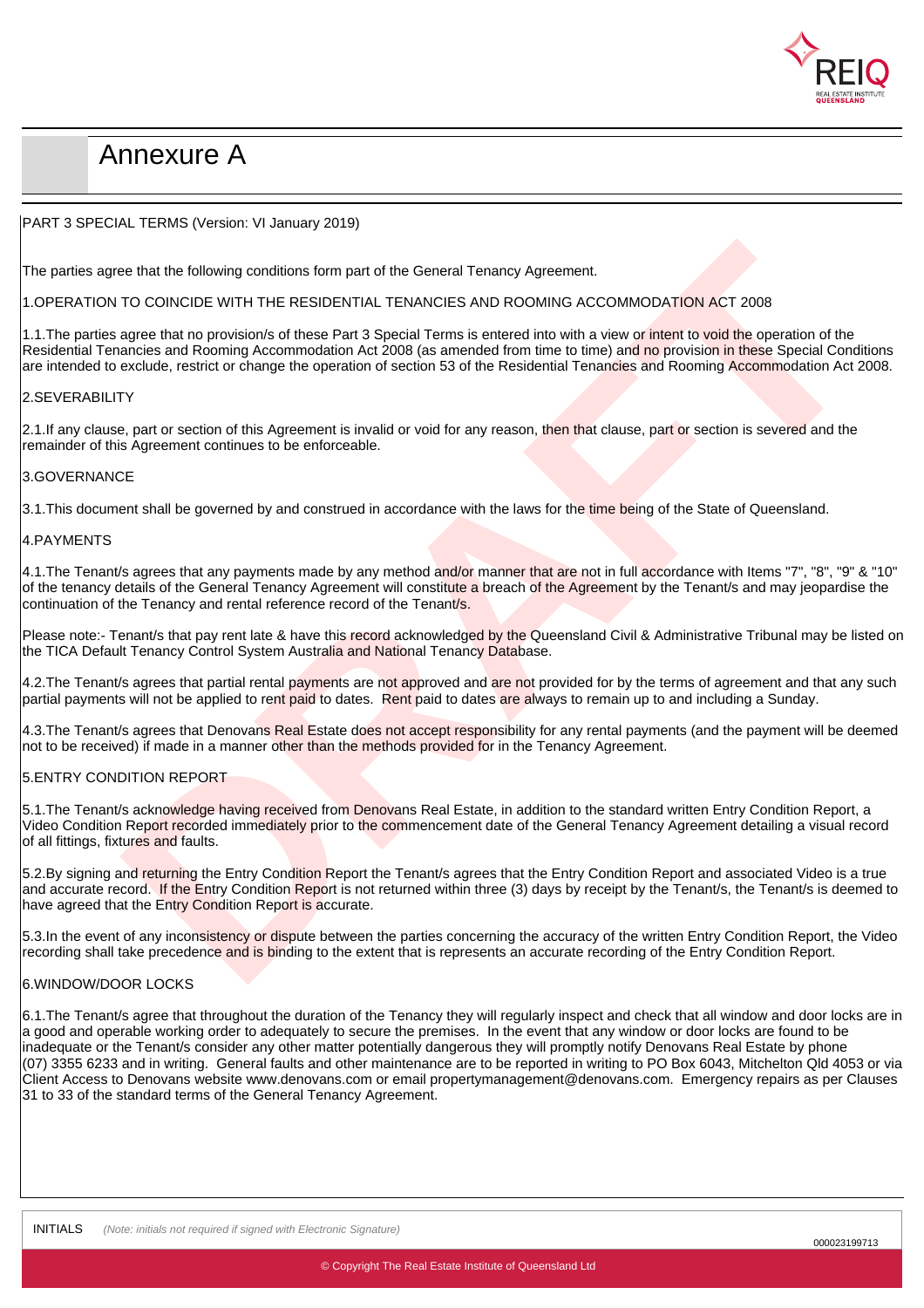

# Annexure B

#### 7.FURNITURE AND OTHER ITEMS

7.1. The Tenant/s agree that furniture and other heavy items are not to be placed directly onto any timber floors or decking without adequate felt protection pads being used. The Tenant/s acknowledge that they will be liable for any damage caused as a result of their failure to use, or maintain adequate padding.

#### 8.SMOKING

8.1. No smoking by any Tenant/s or quest is permitted in the indoor or habitable areas or balconies of the premises.

8.2. The Tenant/s agree that they will be liable upon vacating of the premises for the costs associated with the necessary cleaning services whether or not as a result of a breach of clause 8 or otherwise insofar as to make good the effect of any smoking odour and or damage and such expenses shall include but are not limited to:-

(a)Additional cleaning costs and products to remove smoke odour;

- (b)Replacement of curtains, drapes, blinds or other items affected by or smelling of smoke residue;
- (c)The cost of repair and/or repainting of any surface whatsoever where scorched, burnt, marked or stained as a result of or apparently caused by smoking or its associated equipment.

#### 9.LOCKED OUT ACCESS

9.1. In the event that the Tenant/s lock themselves out of the Premises or are unable to gain entry to the Premises through no fault of any defect of the locks, the Tenant/s acknowledge and agree that Denovans Real Estate are not obliged to provide entry to the Premises.

#### 10.WATER

10.1. Where Item 12.2 and Clause 17(3) of the Standard Terms apply and the Tenant's water usage is more than a reasonable quantity of water determined having regard to the provisions of Section  $169(4)(a-q)$ , the Tenant/s will be liable to pay for such excess.

10.2.The parties agree in terms of Section 169(4)(a-g) a reasonable quantity of water usage shall be 55 Kilolitres in any given three (3) month period and all water used in excess of that amount will be paid for by the Tenant/s at the applicable rate charged by the relevant local authority from time to time.

10.3. The Tenant/s agree to utilise one of the payment options available in item 9 of the tenancy details to pay for any water use invoices that become due.

#### 11.OPEN HOUSE

by any that further and other heavy learns are not be be placed directly onto any timber flours of decision without autoquate<br>And being used. The Tenant's acknowledge that they will be lable for any damage curves of a stre 11.1. For the purposes of Part 3 of the Residential Tenancies and Rooming Accommodation Act 2008 the Tenant/s agree that open house inspections for prospective Tenant/s upon the giving of no less than twenty-four (24) hours notice is permitted on the condition that the Tenant/s has given a notice of intention to leave or the Lessor/s has served the Tenant/s with a notice to leave at the end of the Tenancy or holding over following expiration of the Tenancy for any reason.

11.2.During the term of the Tenancy or any holding over thereof the Tenant/s agrees to allow Denovans Real Estate as the agent of the Lessor to conduct open house inspections for prospective buyers upon no less than 24 hours notice to the Tenant/s at any time subject to the requirements of section 198 of the Residential Tenancies and Rooming Accommodation Act 2008.

11.3.To remove doubt the Tenant/s hereby acknowledges and agrees that pursuant to section 204(1)(b) of the Residential Tenancies and Rooming Accommodation Act 2008 that the Lessor or its agent must not without the written consent of the Tenant/s conduct an open house, or allow an open house to be conducted on the premises. This Part 3 Special Terms clause 11 shall constitute for the purposes of section 204(1)(b) of the Residential Tenancies and Rooming Accommodation Act 2008 written consent to conduct an open house as contemplated by that section and the Tenant/s elects to proceed with the Tenancy and provide herewith written consent.

#### 12.PARKING OF MOTOR VEHICLES

12.1.No parking of motor vehicles, except in designated car parking accommodation or space(s) permitted upon the premises by the Tenant/s or the Tenants invitees.

12.2.No parking or storing of unregistered motor vehicles is permitted upon the premises at any time except with written permission by the Lessor/s.